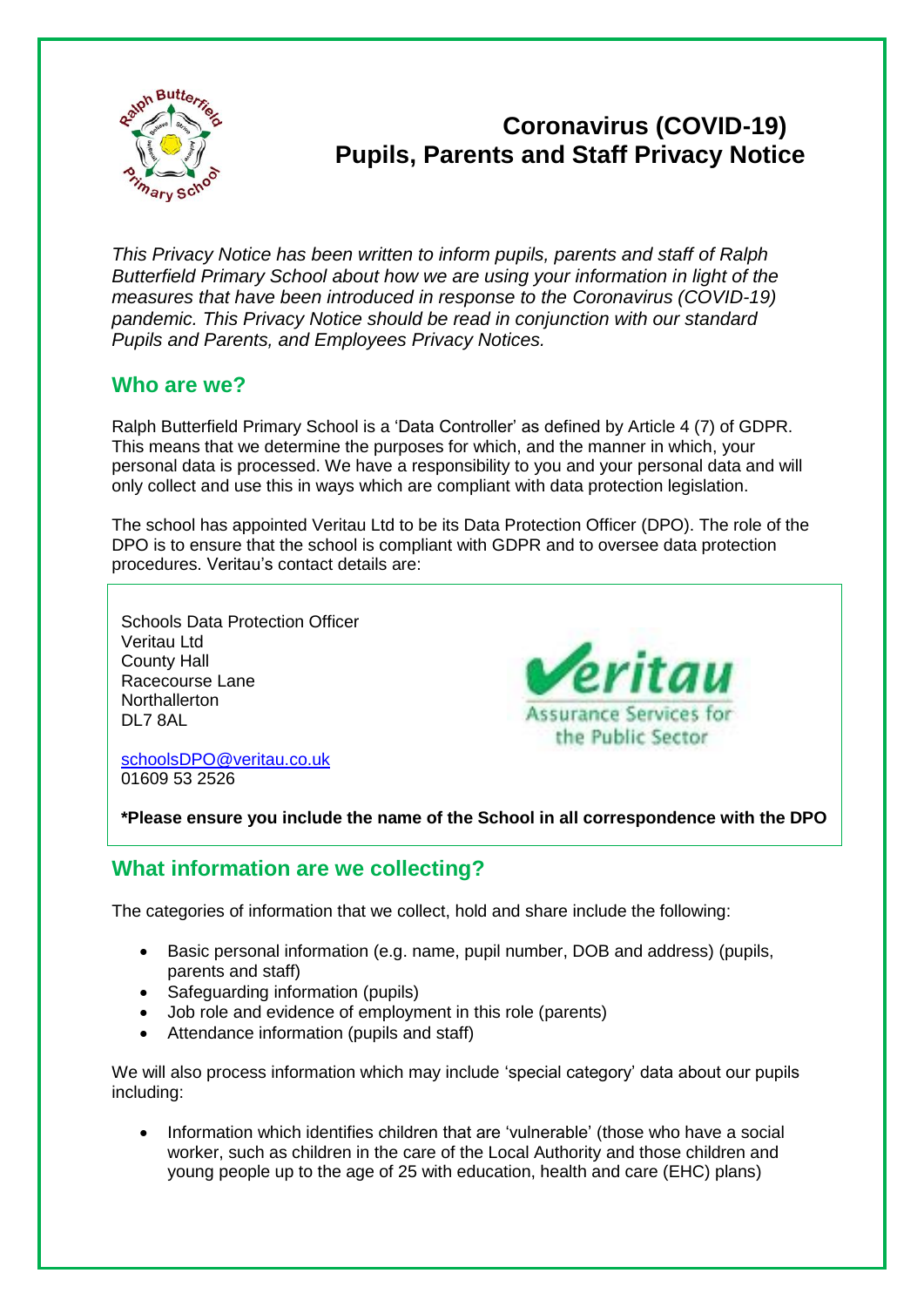• Relevant medical information (pupils and staff)

#### **Why do we process your personal data?**

We are processing this information to facilitate the provision of care for vulnerable children and the children of critical workers.

This involves:

- Processing pupil information to facilitate their learning and meet any care requirements that they have.
- Processing parents' employment information to confirm their status as a critical worker.
- Processing the information of staff members who have been redeployed in order to meet resourcing needs.

Any personal data that we process about our pupils and parents is done so in accordance with Article 6 and Article 9 of GDPR:

Article 6 (c) legal obligation Article 6 (d) public task Article 6(b) contract (for staff)

Article 9 (b) Employment, social security and social protection (for staff) Article 9 (g) Reasons of substantial public interest

Please refer to our standard Pupils and Parents and Employees Privacy Notices for further information about the lawful basis we rely upon to process your data.

#### **Who do we obtain your information from?**

Much of the information we process will be obtained directly from you. We will also process information received from:

- Department for Education (DfE)
- Local Education Authority
- Previous schools attended

#### **Who do we share your personal data with?**

We are obliged to share attendance data with the Department for Education during this time. The following information will be shared:

1. The names of all children who are in attendance on each day

2. If the child is not enrolled at your school, the name of the school where the child is enrolled

3. Whether the child is present on each day

- 4. Whether the child has parents who are critical workers
- 5. If the child is vulnerable e.g. they have on an education health and care plan (EHCP),
- have a social worker (CiN), or are looked after children
- 6. If the child is on an EHCP
- 7. If the child has a social worker
- 8. The time the child signed into the school